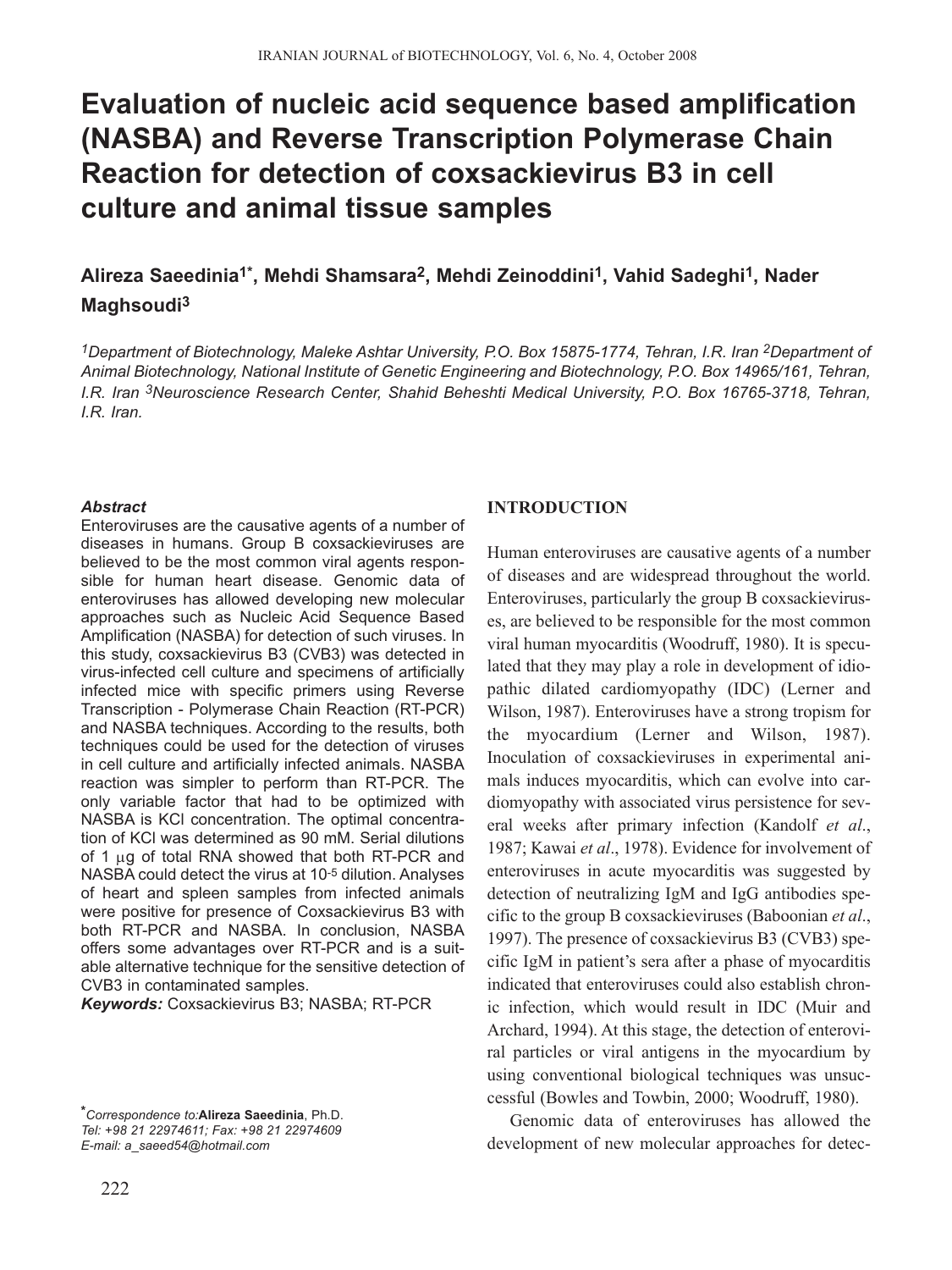tion of viruses (Rotbart, 1990). Hybridization studies, that use slot-blot or *in situ* hybridization, have demonstrated positive enterovirus detection in the myocardium of patients with acute myocarditis and IDC (Kandolf *et al*., 1987). The use of RT-PCR has allowed more specific and sensitive enterovirus detection in the human myocardium (Rey *et al*., 2001; Schwaiger *et al*., 1993; Severini *et al*., 1993; Grasso *et al*., 1992; Rotbart, 1990). Enteroviral RNA has been observed in heart tissue from approximately 25% of patients suffering from idiopathic acute myocarditis but also in 25% of patients undergoing transplantation due to endstage chronic myocarditis. These findings suggest that molecular techniques could be valuable tools for clinical diagnosis of enterovirus endomyocardial infection (Baboonian *et al*., 1997).

Nucleic acid amplification techniques, such as PCR, are highly sensitive and specific tools for the amplification and detection of pathogen-specific sequences. As an alternative to PCR, the nucleic acid sequence-based amplification (NASBA) technique has been developed for detecting specific nucleic acids (Compton, 1991). NASBA is an isothermal nucleic acid amplification reaction, using two specific oligonucleotide primers (one containing a T7 promoter sequence) and three enzymes, AMV reverse transcriptase, RNase H and T7 RNA polymerase (Fig. 1) (Deiman *et al*., 2002; Jean *et al*., 2001; Compton, 1991; Kievits *et al*., 1991). NASBA can amplify DNA and RNA template sequences and its major reaction product is RNA complementary to the target sequence



**Figure 1.** Schematic presentation of the NASBA method, the method is based on the simultaneous activity of AMV reverse transcriptase, RNase H and T7 RNA polymerase with two oligonucleotide primers (P3 and P4) to amplification of the desired fragment more than 1012 fold in duration of 90 to 120 minutes.

(Rodríguez-Làzaro *et al*., 2004). NASBA has proven to be a useful technique for the highly sensitive detection of viral nucleic acids in clinical samples (Loens *et al*., 2006; Yoo *et al*., 2005; Chan and Fox, 1999), microbial pathogens in food and environmental samples (Fykse *et al*., 2007; Jean *et al*., 2004; Cook, 2003). With some modifications, It has also been used in the quantization of viral nucleic acids (Schneider *et al*., 2005; Leone *et al*., 1998).

In the present study, NASBA and RT-PCR techniques were developed and evaluated for diagnosis of CVB3 in cell culture and artificially infected animals.

#### **MATERIALS AND METHODS**

**Virus culture and RNA extraction:** CVB3 Nancy strain, ATCC number VR-30 was grown on Vero cell culture and used as a positive control. Virus-infected cultures were collected 48 h after infection when all the cells showed the characteristic cytopathic effect. Uninfected cell culture was also used as a negative control. Aliquots of positive and negative cultures were collected and stored at -80ºC for the purpose of RNA extraction. Specimens were frozen and thawed three times and clarified by centrifugation at 13,000  $\times$ g for 10 min at 4<sup>o</sup>C. Viral nucleic acid was extracted from the supernatant by the TriZol RNA extraction kit (Fermentas, Germany), according to the manufacturer's instructions.

**Artificially infected animals:** Eight Balb/c mice, aged 8 weeks, were divided into 2 same groups. Group 1, the control group, inoculated with medium, while group 2 inoculated with the cultured virus. A sample containing 105 plaque forming units (pfu) of the CVB3 was used to inoculate Balb/c mice via the intraperitoneal route (IP). After a week, a booster dose was used to inoculate again and 2 weeks later, samples were collected from heart, blood, feces and spleen, and then stored at -80ºC for RT-PCR and NASBA analyses.

**Primer design:** Primers were designed by the Oligo 6 software, (Molecular Biology Insights, Inc., Cascade, CO), according to the CVB3 genomic sequence in GenBank (Accession No: FJ000001). The P1 and P2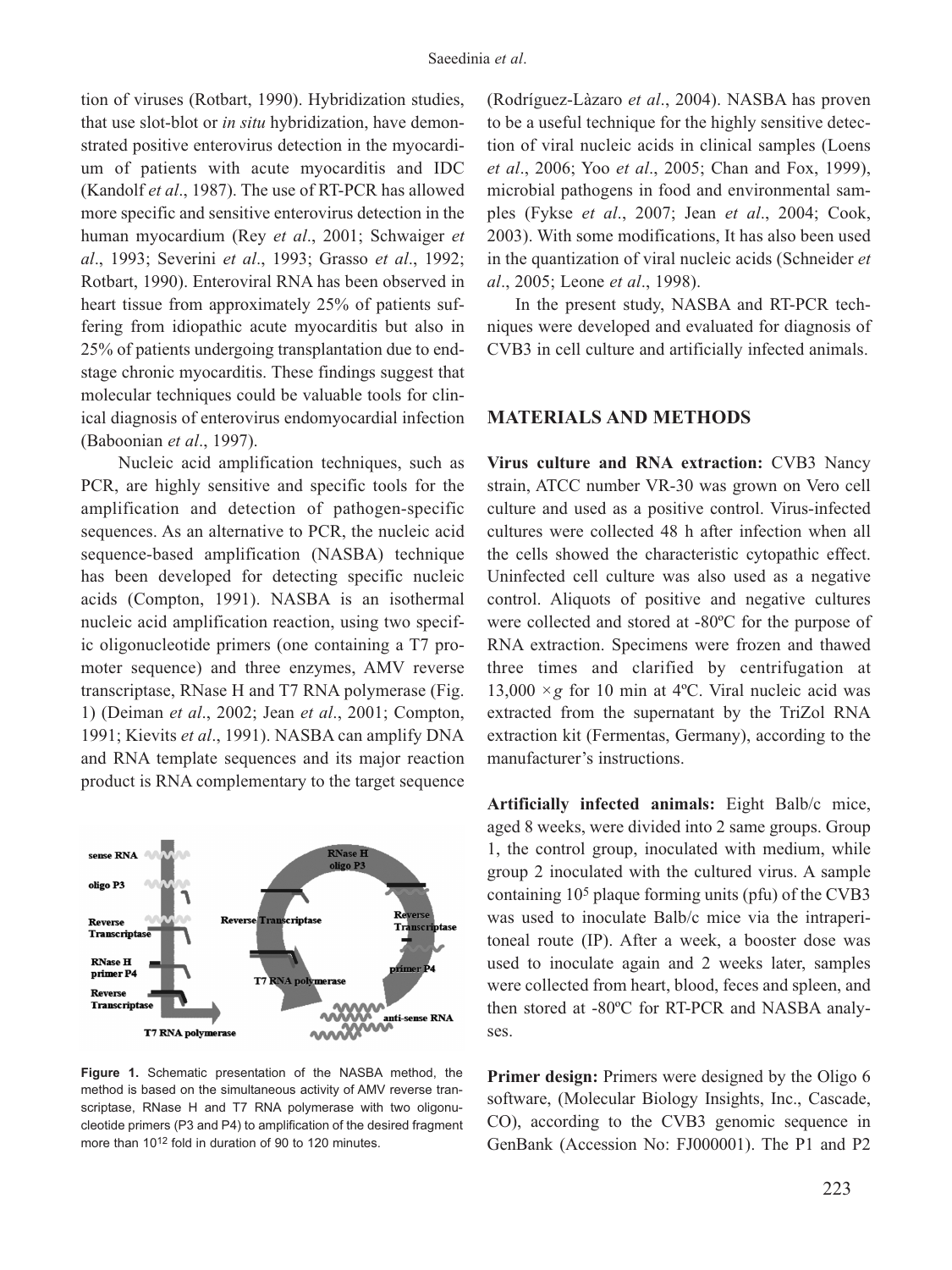| <b>Primers</b> | Sequence <sup>a</sup>                                   | Position  |
|----------------|---------------------------------------------------------|-----------|
| P1             | 5'- CACACTACCGGTTTGTTGCTTCAG -3'                        | 2258-2281 |
| P <sub>2</sub> | 5'- TCCCTCGGTCCAAAACACACTG -3'                          | 2946-2967 |
| P <sub>3</sub> | 5'-AATTCTAATACGACTCACTATAGGGAGAGACGTCATATTGCGGCATGGC-3' | 1807-1827 |
| P4             | 5'-TTGTACCGCTAGATTACTGC-3'                              | 1631-1650 |

**Table 1.** Primers for detection of Coxsackievirus B3.

aUnderlined sequence represents the T7 promoter sequence.

primers for the RT-PCR were designed on the basis of the VP1 and VP3 genes to amplify a 710 bp segment of CVB3 RNA. The NASBA primers, designated P3 and P4, were also directed against the VP3 and VP2 genes of CVB3, respectively. The P3 primer contains the T7 RNA polymerase promoter which is recognized by T7 RNA polymerase during the amplification step leading to the production of single stranded anti-sense RNA. Because the amplification of longer products is less efficient when using the NASBA reaction, the primers were selected in a manner to amplify a 225 bp product. The primers were checked for secondary structures and dimmers and primers' specificity were determined by the Blastn program. The primers were designed in a manner to specifically detect CVB3 (Table 1).

**Reverse Transcription- Polymerase Chain Reaction** (**RT-PCR):** RNA was amplified using a two step RT-PCR method. For reverse transcription, samples were denatured for 10 min at 65ºC followed by incubation at 37ºC during which reverse transcriptase was added. After incubation for 60 min, the reaction was stopped by heating at 95ºC for 5 min. PCR reaction was carried out followed by 35 cycles of at 94ºC for 45 s, 55ºC for 45 s, and 72ºC for 30 s. PCR products was analyzed by 1% agarose gel electrophoresis. RT-PCR products were confirmed by digestion with appropriate restriction enzymes.

**Nucleic Acid Sequence Based Amplification (NASBA):** The NASBA was carried out as described by Kievits *et al*. (1991) with some modifications. The reaction mixture was prepared in a total volume of 20 µl containing 5 µl of extracted RNA, 40 mM Tris (pH 8.5), 12 mM  $MgCl<sub>2</sub>$ , 70 mM KCl, 5 mM dithiotritol (DTT), 1 mM of each deoxyribonucleoside triphosphate (dNTP), 2 mM each ribonucleoside triphosphate, 15% (v/v) dimethylsulphoxide (DMSO), and 5

pmol of each primer. The reaction mixture was incubated at 65ºC for 5 min and subsequently transferred to 41ºC. After 5 min, an enzyme mixture containing 2.1 µg of BSA,  $0.08$  U of RNase H  $(0.08$  U/µl) of RNase H, 32 U of T7 RNA polymerase (32 U/ $\mu$ l) and 6.4 U of Avian Myeloblastosis Virus - Reverse Transcriptase (AMV-RT)  $(6.4 \text{ U/u}$ ) was added to the mixture and the resulting reactions were performed at 41ºC for 90 min. NASBA products were analyzed by agarose gel electrophoresis and visualized with ethidium bromide staining.

## **RESULTS**

In this study, the RT-PCR and NASBA assays were performed for the detection of CVB3 in virus-infected cultures and specimens of artificially infected mice. The results of NASBA were compared with those of RT-PCR.

**Virus detection in cell culture:** RNA was extracted from CVB3 infected cells and used to determine the appropriate reaction conditions and evaluate the sensitivities of the NASBA and RT-PCR assays. The size of NASBA and RT-PCR products were 225 and 710 bps, respectively. The NASBA and RT-PCR gave positive specific amplification signals when challenged with the RNA of CVB3 infected cells.

The NASBA assay of CVB3, was optimized for KCl concentration. The level of amplified product increased as the concentration of KCl was increased from 50 to 90 mM (Fig. 2). The sensitivity of NASBA and RT-PCR were determined by testing serial  $log_{10}$ dilutions of RNA obtained from CVB3-infected cells. The results showed that both NASBA and RT-PCR could detect CVB3 at the 10-5 dilution of a 1 µg RNA sample extracted from the virus-infected cells (Fig. 3).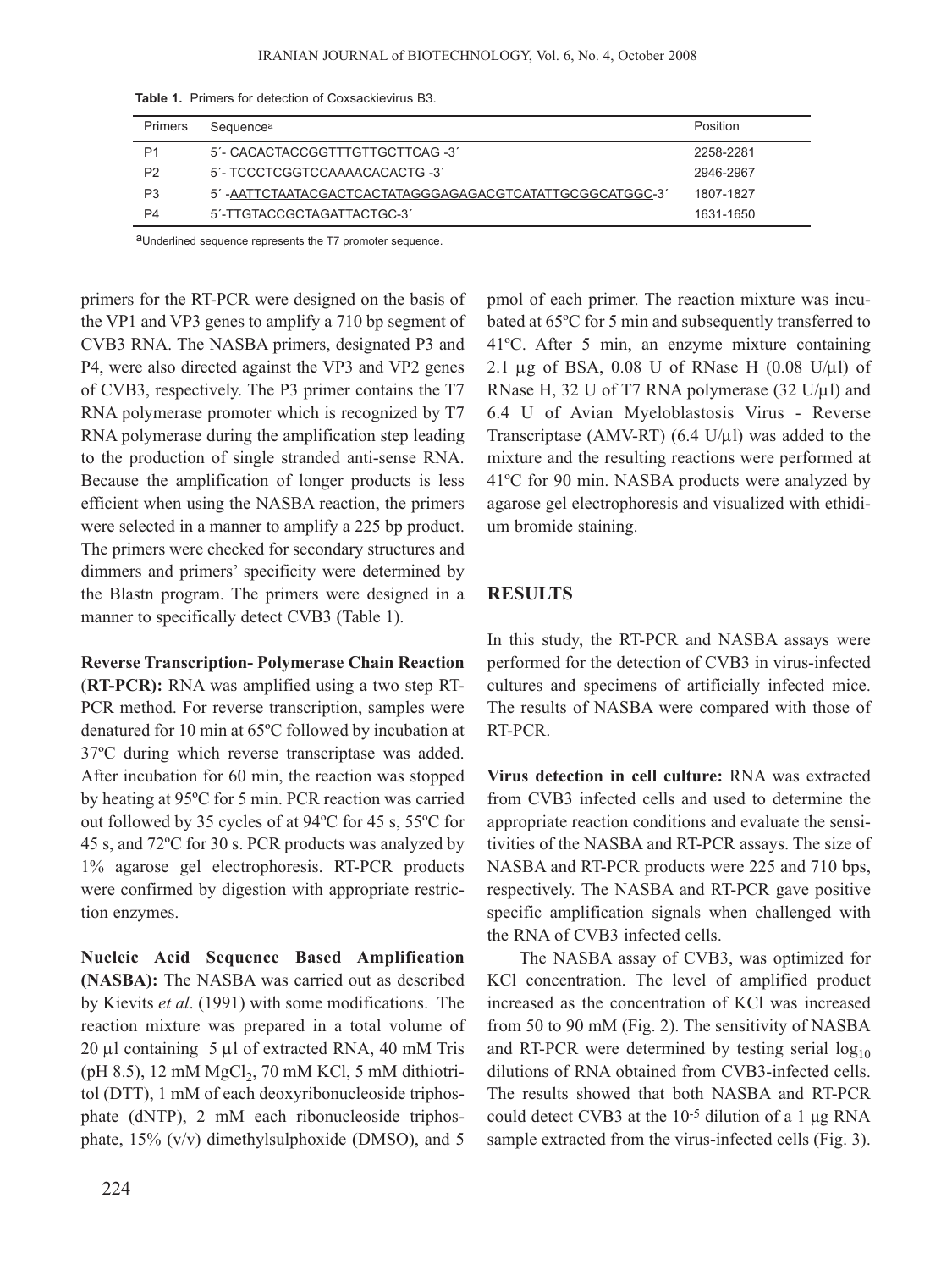

Figure 2. Optimization of KCI concentration for NASBA. NASBA was performed using a KCl concentration range of 50-120 mM. Lane 1, 50 mM; lane 2, 60 mM; lane 3, 70 mM; lane 4, 80 mM; lane 5, 90 mM; lane 6, 100 mM; lane 7, 110 mM and lane 8, 120 mM of KCl. Lane M, molecular weight marker (100 bp DNA Ladder, Fermentas, Germany).



**Figure 3.** Sensitivity of NASBA and RT-PCR reactions. Sensitivity of reactions was determined by serial dilutions of total RNA from virusinfected cells. Lane 1, 1  $\mu$ g; lane 2, 0.1  $\mu$ g (10<sup>-1</sup> dilution); lane 3, 0.01 µg (10-2 dilution); lane 4, 1 ng (10-3 dilution); lane 5, 0.1 ng (10-  $4$  dilution); lane 6, 0.01 ng (10<sup>-5</sup> dilution); lane 7, 1 pg (10<sup>-6</sup> dilution) of RNA derived from infected Vero cells; Lane M, molecular weight marker (100 bp DNA Ladder, Fermentas, Germany). NASBA (A) and RT-PCR (B) can detect 10-5 dilution (lane 6) of initial RNA.

**Assessment of specificity:** Poliovirus vaccine was used for assessment of both NASBA and RT-PCR specificities. Neither NASBA nor RT-PCR could detect poliovirus extracted RNA under the conditions described for CVB3.

**Analysis of artificially infected animals:** The NASBA and RT-PCR were further evaluated by testing infected mice. Balb/C mice were inoculated by the IP route with 105 PFU of the virus. Samples were collected 2 weeks post-infection from heart, spleen, blood, and feces. The results of RT-PCR on heart and spleen samples were positive, but not on blood and feces samples. The NASBA also detected the virus in heart and spleen specimens (Fig. 4).

### **DISCUSSION**

Enteroviruses are responsible for several diseases in humans. Among enteroviruses, CVB3 is the most



**Figure 4.** Analysis of infected mice tissues with NASBA (A) and RT-PCR (B). Lane 1, 1  $\mu$ g RNA derived from heart; lane 2, 1  $\mu$ g RNA derived from spleen; lane 3, 1  $\mu$ g RNA derived from blood; lane 4, 1 µg RNA derived from feces; Lane M, molecular weight marker (100 bp DNA Ladder, Fermentas, Germany).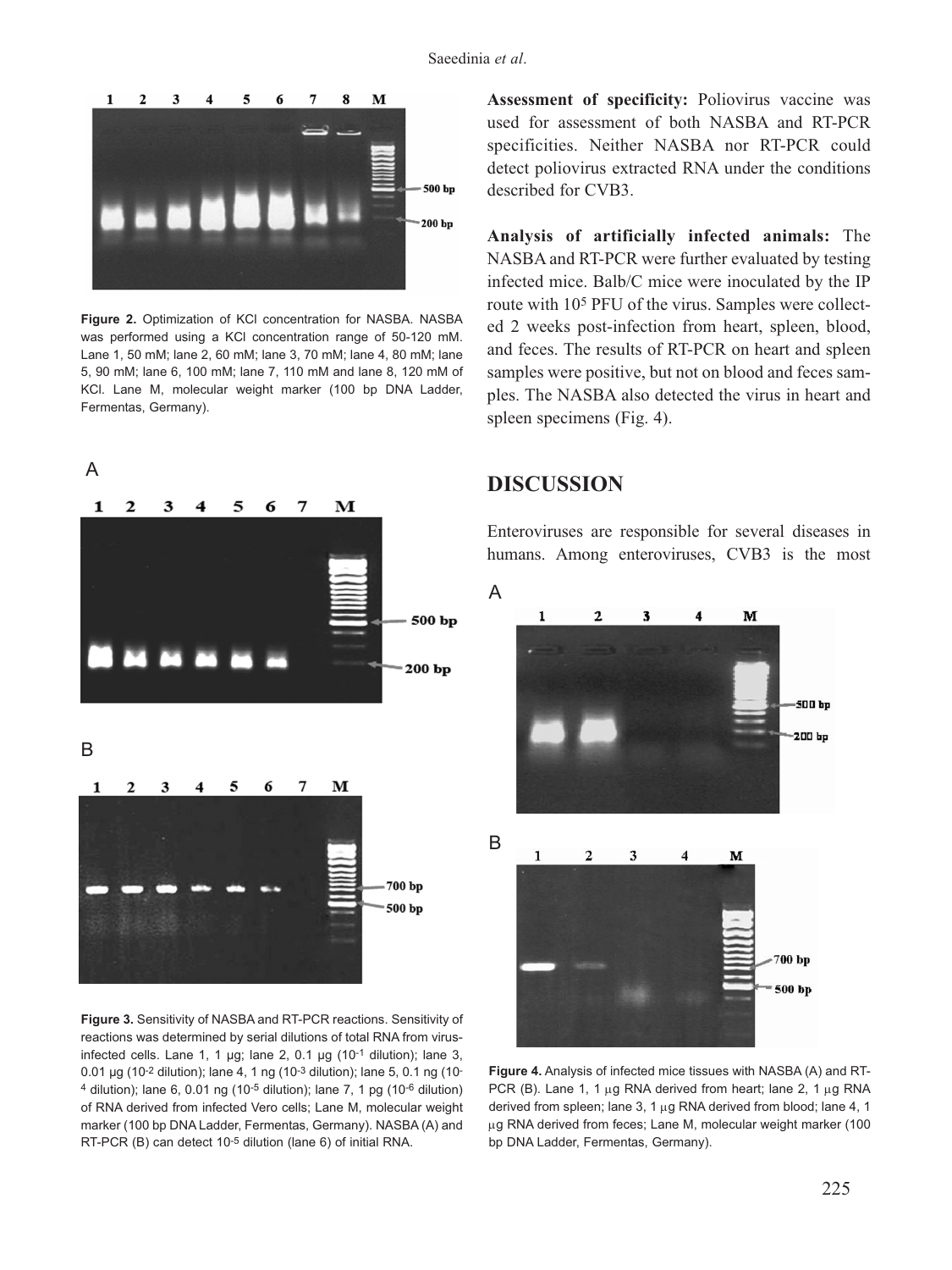important viral agent of myocarditis and IDC (Lerner and Wilson, 1987; Woodruff, 1980). Detection of enteroviral RNA in myocardial tissue of patients with IDC has only been demonstrated using slot blot (Bowles, *et al*., 1986), *in situ* hybridization (Kandolf, 1988), and PCR (Shigekazu, *et al*., 2000; Jin, *et al*., 1990). Detection of enteroviral RNA in some diseases was demonstrated using the NASBA technique (Capaul and Gorgievski-Hrisoho, 2005; Ginocchio *et al*., 2005; Heim and Schumann, 2002; Fox *et al*., 2002).

In the present study, NASBA and RT-PCR techniques were used to detect CVB3 in cell culture and animal samples. The results revealed that RT-PCR and NASBA are suitable for detection of the virus in cell culture. The sensitivity of these techniques was determined by serial dilution of total RNA. Both the techniques could detect viral RNA at the 10-5 dilution of a 1 µg RNA sample derived from CVB3-infected Vero cells (Fig. 3). Experiments on animal models revealed that NASBA is a suitable alternative to RT-PCR for sensitive detection of the virus in heart and spleen samples. But there were no positive amplification signals in the case of feces and blood samples by both RT-PCR and NASBA. It may be due to the presence of inhibitors such as complex polysaccharides in feces which prevent amplification during RT-PCR and NASBA procedures. The negative results with blood samples may be related to low levels of the virus. The specificity test was only examined with the poliovirus. Of course, it is not enough for confirming the specificity of the techniques, but there was limited access to all entroviruses and the results showed an absence of amplification by both RT-PCR and NASBA techniques.

In a previous study, small amounts of viral genomes were detected in a latent state with focal distribution in the myocytes (Kandolf, 1988). Grasso *et al*. (1992) detected CVB3 at the 10-5-10-6 dilutions of a 1 µg RNA sample derived from coxsackievirus B3 infected cells. Other studies have shown that NASBA and RT-PCR produce comparable results and are significantly more sensitive than the virus culture technique (Houde *et al*., 2006; Loens *et al*., 2006). Rutjes *et al*. (2005) have found that the rapid real-time NASBA assay is slightly less sensitive than the RT-PCR for the detection of entrovirus in water.

According to the present study, both NASBA and RT-PCR have the same sensitivity and specificity for detection of CVB3. NASBA offers some advantages over RT-PCR because it is an isothermal reaction, obviating the need for a thermal cycler and the optimal annealing temperature for primers does not have to be determined empirically. NASBA is a single step reaction, which decreases the risk of cross contamination in comparison to the two step RT-PCR. It is important to detect CVB3 in clinical laboratories in order to avoid false positive results. Because NASBA is performed in a single, closed tube format, it minimizes the risk of amplicon contamination due to fewer handling step. The amplification conditions for NASBA are generally constant, and optimization of conditions for each new assay can be simpler than RT-PCR. The concentrations of enzymes and primers used for NASBA are standardized and do not differ from assay to assay. The only variable factor that has to be optimized in NASBA is the KCl concentration. It is easily performed in a single experiment using a KCl concentration range of 50-120 mM. However, most targets will have optimal KCl concentrations between 70 and 90 mM. In this study, the optimal concentration of KCl was determined as 90 mM. NASBA is easier to perform and produces results more rapidly than RT-PCR.

In conclusion, NASBA is simpler and safer to perform than RT-PCR for detection of coxsackievirus B3. There is no advantage in sensitivity and specificity between the two techniques. Therefore, we recommend the NASBA as an alternative method for detection of this virus in cell culture. Performance of NASBA on samples obtained from cell cultures as well as tissue biopsies from infected animals is promising. However, its efficacy in detecting the CB3 virus in human samples awaits further investigations.

#### **References**

- Baboonian C, Davies MJ, Booth JC, Mc Kenna WJ (1997). Coxsackie B viruses and human heart disease. In: *The coxsakkie B viruses*. Berlin-Heidelberg, Springer Verlag. pp. 31-52.
- Bowles NE, Archard LC, Olsen EGJ, Richardson PJ (1986). Detection of Coxsackie-B-virus-specific RNA sequences in myocardial biopsy samples from patients with myocarditis and dilated cardiomyopathy. *Lancet* 1: 1120-1123.
- Bowles NE, Towbin JA (2000). Molecular aspects of myocarditis. *Curr Infec Dise Repo*. 2: 308-314.
- Capaul SE, Gorgievski-Hrisoho M (2005). Detection of enterovirus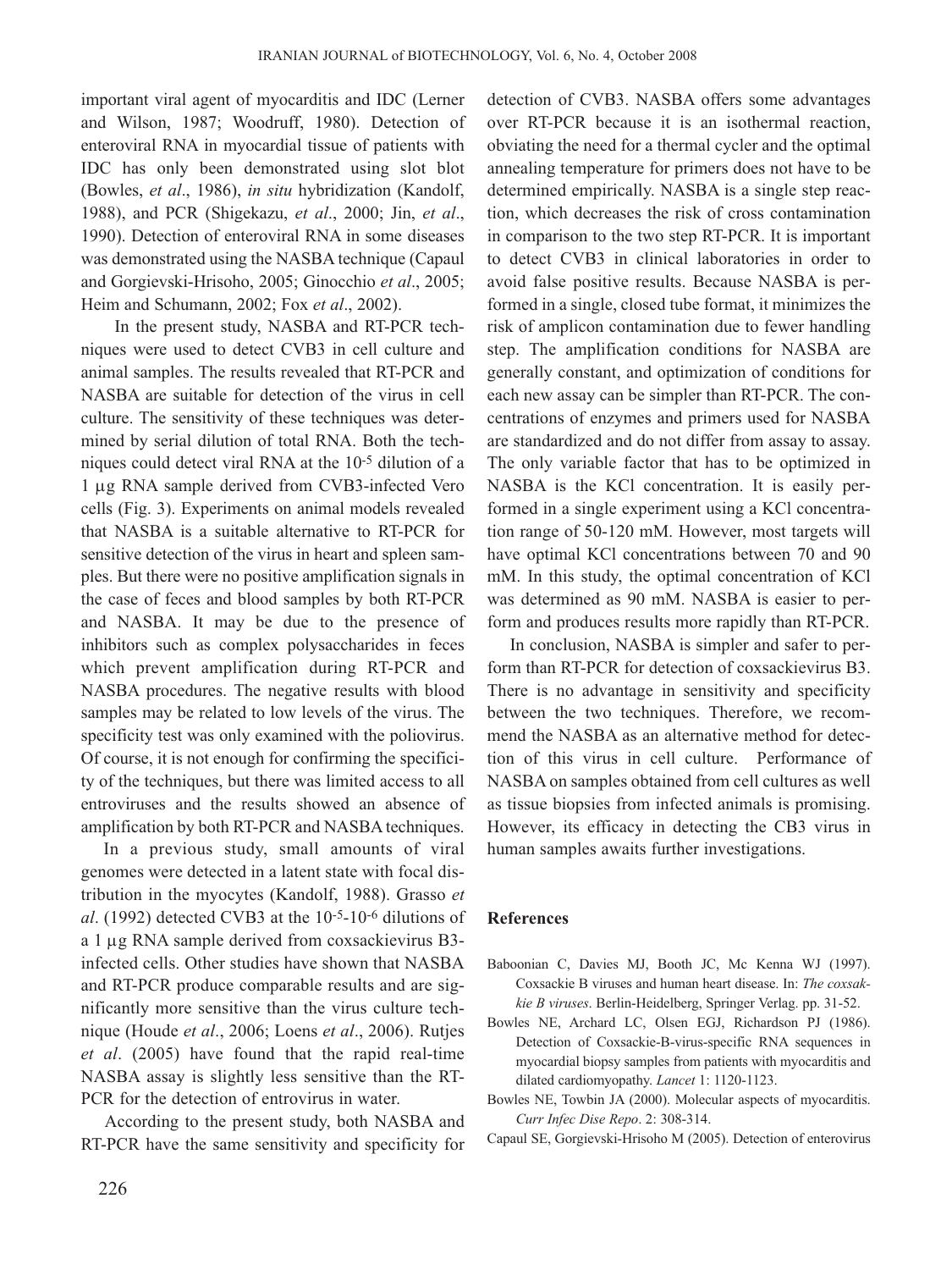RNA in cerebrospinal fluid (CSF) using NucliSens EasyQ Enterovirus assay. *J Clin Virol*. 32: 236-240.

- Chan AB, Fox JD (1999). NASBA and other transcription-based amplification methods for research and diagnostic microbiology. *Rev Med Microbiol*. 10: 185-196.
- Compton J (1991). Nucleic acid sequence-based amplification. *Nature* 350: 91-92.
- Cook N (2003). The use of NASBA for detection of microbial pathogens in food and environmental samples. *J Microbiol Meth*. 52: 165-174.
- Deiman B, van Aarle P, Sillekens P (2002). Characteristics and applications of nucleic acid sequence-baced amplification (NASBA). *Mol Biotechnol*. 20: 163-179.
- Fox JD, Han S, Samuelson A, Zhang Y, Neale ML, Westmoreland D (2002). Development and evaluation of nucleic acid sequence based amplification (NASBA) for diagnosis of enterovirus infections using the nucli-sens® Basic kit. *J Clin Virol*. 24: 117-130.
- Fykse EM, Skogan G, Davies W, Olsen JS, Blatny JM (2007). Detection of Vibrio cholerae by real-time nucleic acid sequence-based amplification. *Appl Environ Microbiol*. 73: 1457-1466.
- Ginocchio CC, Zhang F, Malhotra A, Manji R, Sillekens P, Foolen H, Overdyk M, Peeters M (2005). Development, technical performance, and clinical evaluation of a NucliSens basic kit application for detection of enterovirus RNA in cerebrospinal fluid. *J Clin Microbiol*. 43: 2616-2623.
- Grasso M, Arbustini E, Silini E, Diegoli M, Percivalle E, Ratti G, Bramerio M, Gavazzi A, Vigano M, Milanesi G (1992). Search for Coxsackievirus B3 RNA in idiopathic dilated cardiomyopathy using gene amplification by polymerase chain reaction. *Am J Cardiol*. 69: 658-664.
- Heim A, Schumann J (2002). Development and evaluation of a nucleic acid sequence-based amplification (NASBA) protocol for the detection of enterovirus RNA in corebrospiral fluid samples. *J Virol Meth*. 103: 101-107.
- Houde A, Leblanc D, Poitras E, Ward P, Brassard J, Simard C, Trottier YL (2006). Comparative evaluation of RT-PCR, nucleic acid sequence-based amplification (NASBA) and real-time RT-PCR for detection of noroviruses in faecal material. *J Virol Methods*. 135: 163-172.
- Jean J, Blais B, Darveau A, Fliss I (2001). Detection of hepatitis A virus by the nucleic acid sequence- based amplification technique and comparison with reverse transcription-PCR. *Appl Envir Microbiol*. 67: 5593-5600.
- Jean J, D'Souza DH, Jaykus LA (2004). Multiplex nucleic acid sequence-based amplification for simultaneous detection of several enteric viruses in model ready-to-eat foods. *Appl Environ Microbiol*. 70: 6603-6610.
- Jin O, Sole MJ, Butany JW, Chia WK, McLaughlin PR, Liu P, Liew CC (1990). Detection of enterovirus RNA in myocardial biopsies from patients with myocarditis and cardiomyopathy using gene amplification by polymerase chain reaction. *Circulation* 82: 8-16.
- Kandolf R (1988). The impact of recombinant DNA technology on

the study of enterovirus heart disease. In: *Coxsackievirus: A General Update*. New York, Plenum Publishing, pp. 303-305.

- Kandolf R, Ameis D, Kirschner P, Canu A, Hofschneider PH (1987). In situ detection of entroviral genomes in myocardial cells by nucleic acid hybridization: an approach to the diagnosis of viral heart disease. *Proc Natl Acad Sci USA*. 84: 6272-6276.
- Kawai C, Matsumori A, Kitawa Y, Takatsu T (1978). Virus and the heart: viral myocarditis and cardiomyopathy. *Prog Cardiol*. 7: 141-162.
- Kievits Tim, Gemen Van B, Van Strijp D, Schukkink R, Dirks M, Adriaanse H, Marek L, Sooknanan R, Lens P (1991). NASBA isothermal enzymatic in vitro nucleic acid amplification optimized for the diagnosis of HIV-1 infection. *J Virol Meth*. 35: 273-286.
- Leone G, Van Schijndel H, Van Gemen B, Kramer FR, Schoen CD (1998). Molecular beacon probes combined with amplification by NASBA enable homogeneous, real time detection of RNA. *Nuc A Res*. 26: 2150-2155.
- Loens K, Beck T, Goossens H, Ursi D, Overdijk M, Sillekens P, Ieven M (2006). Development of conventional and real-time nucleic acid sequence-based amplification assays for detection of Chlamydophila pneumoniae in respiratory specimens. *J Clin Microbiol*. 44: 1241-1244.
- Loens K, Goossens H, de Laat C, Foolen H, Oudshoorn P, Pattyn S, Sillekens P, Ieven M (2006). Detection of rhinoviruses by tissue culture and two independent amplification techniques, nucleic acid sequence-based amplification and reverse transcription-PCR, in children with acute respiratory infections during a winter season. *J Clin Microbiol*. 44: 166-171.
- Lerner AM, Wilson AM (1987). Virus Myocardiopathy. *Prog Med Virol*. 15: 63-91.
- Muir P, Archard LC (1994). There is evidence for persistent enterovirus infections in chronic medical conditions in humans. *Rev Med Virol*. 4: 245-250.
- Rey L, Lambert V, Wattre P, Andreoletti L (2001). Detection of enteroviruses ribonucleic acid sequences in endomyocardial tissue from adult patients with chronic dilated cardiomyopathy by a rapid RT-PCR and hybridization assay. *J Med Virol*. 64: 133-140.
- Rodríguez-Làzaro D, Lloyd J, Ikonomopoulos J, Pla M, Cook N (2004). Unexpected detection of DNA by nucleic acid sequence-based amplification technique. *Mol Cell Probes*. 18: 251-253.
- Rotbart HA, (1990). Nucleic acid detection systems for enteroviruses. *Clinic Microbiol Rev*. 4: 156-168.
- Rutjes SA, Italiaander R, van den Berg HH, Lodder WJ, de Roda Husman AM (2005). Isolation and detection of enterovirus RNA from large-volume water samples by using the NucliSens miniMAG system and real-time nucleic acid sequence-based amplification. *Appl Environ Microbiol*. 71: 3734-3740.
- Schneider P, Wolters L, Schoone G, Schallig H, Sillekens P, Hermsen R, Sauerwein R (2005). Real-time nucleic acid sequence-based amplification is more convenient than realtime PCR for quantification of Plasmodium falciparum. *J Clin Microbiol*. 43: 402-405.